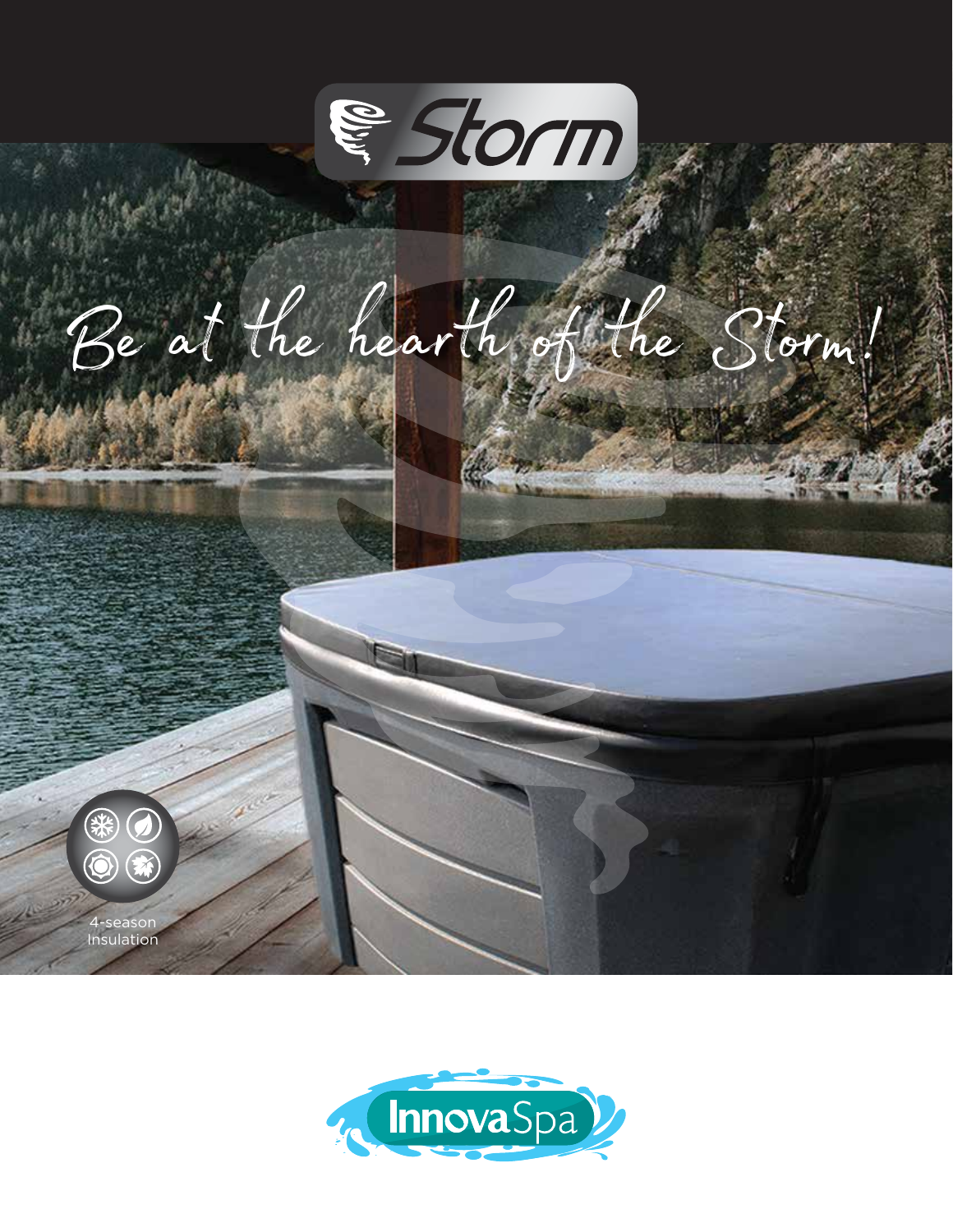## BE AT THE HEART OF THE STORM!!!

The *Storm* adds a new dimension to rotationally molded spas. It combines styling, comfort, ambience, serviceability and exceptional massage all in one truly portable and affordable spa. As its name suggests, the **Storm** will catch your attention. Its sleek, modern design not only exudes practical features, but it also blusters with features like a back lit, cascading waterfall, external LED sconce lighting, hand recesses for easy portability and 100% accessibility to the plumbing and equipment. With unequaled comfort, ambience and practicality, the *Storm* delivers a truly gratifying spa ownership experience.

The *Storm* seating allows for versatility. You can relax in either of the two body-conforming captain's chairs. One chair is 2" wider and 2" deeper than the other to accommodate different body shapes and sizes. Both chairs are equipped with armrests. A full width bench seat enables barrier free movement in the spa and its curved ends enable it to double as a lounger. The *Storm* also contains a step for easier and safer entering and exiting to and from the spa. This step also doubles as a cool down seat so you don't have to exit the spa if you're feeling a bit warm.

The *Storm* is a true "Plug & Play" portable spa. It needs no special site preparation. The bottom of the *Storm* is totally protected and the spa can be set on any solid level surface. No electrician is needed. The *Storm* comes standard with a 15', 120V GFCI-protected cord that is ready to be plugged into a dedicated 15amp standard wall receptacle. For those who plan to use their spa for long periods of time in cold weather, it can also be converted to 240V operation for better heating efficiency.

The *Storm* is very portable. It weighs approximately 320 lbs., dry weight, and it has built in hand recesses for easy lifting and handling. It can easily be transported in the back of most pick-up trucks, on a small trailer or in a moving truck so you don't ever have to worry about leaving your spa behind again.

If you are looking for simplicity, comfort, quality, portability and affordability, be at the heart of the **Storm**!!!







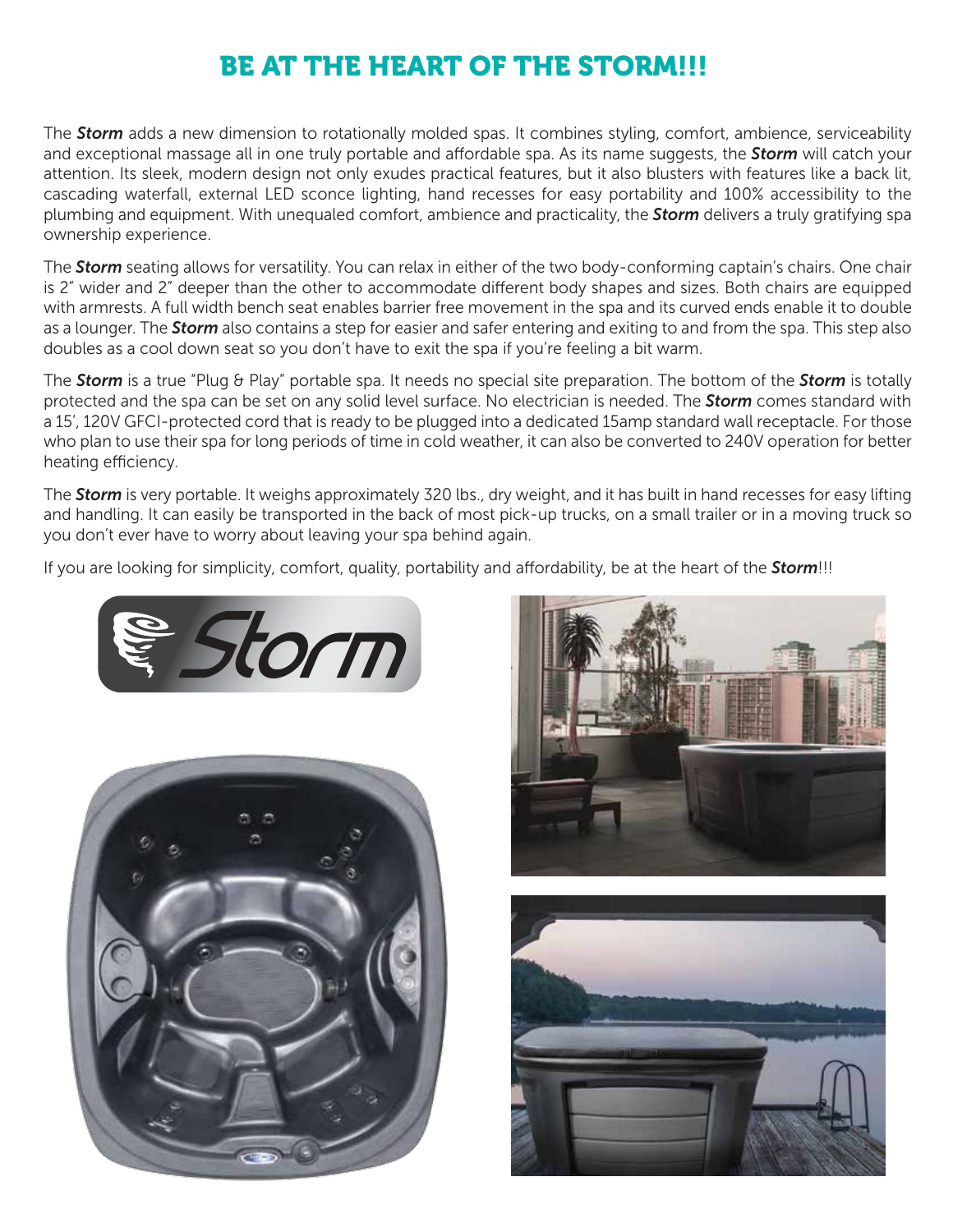### FEATURES